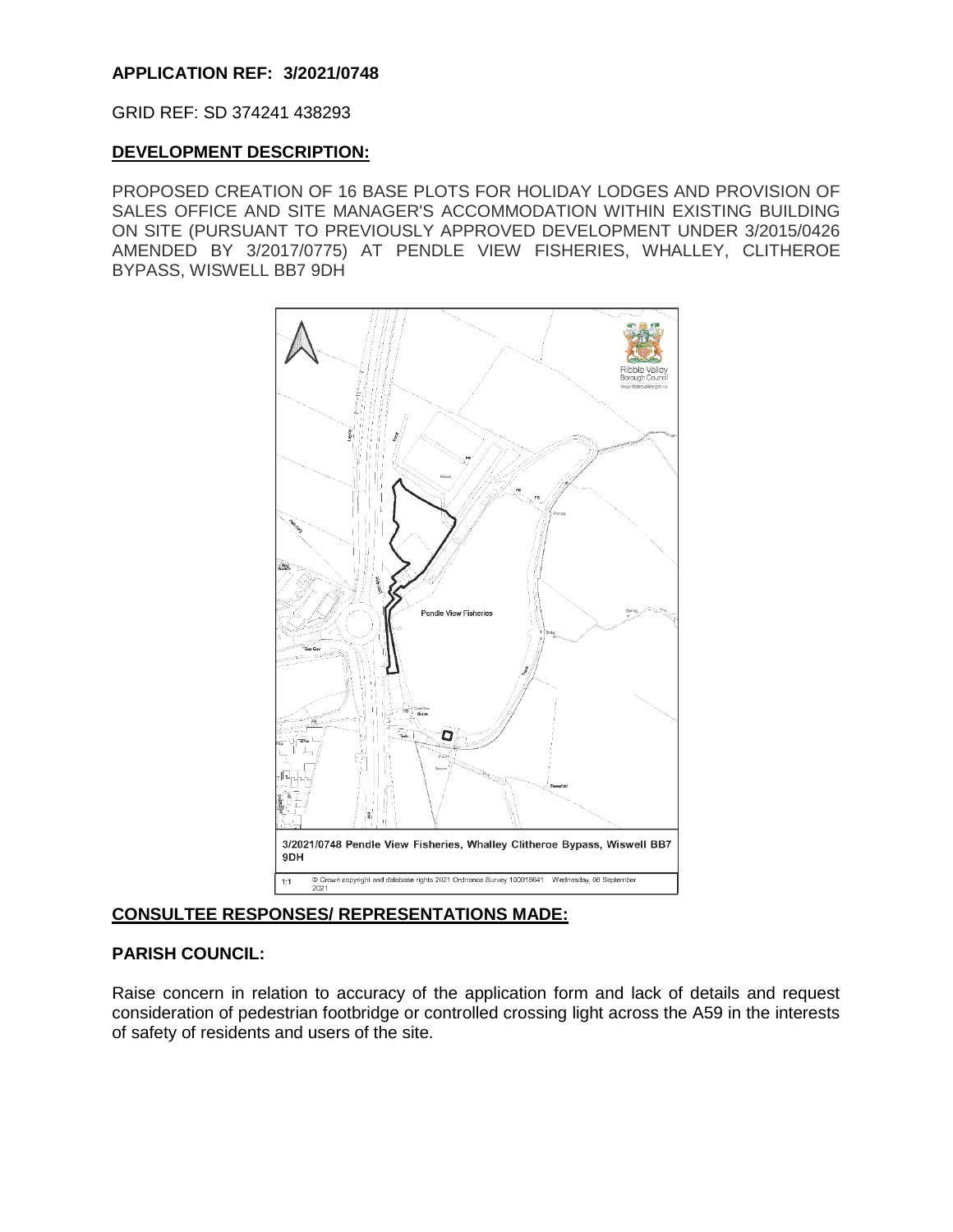# **ENVIRONMENT DIRECTORATE (COUNTY SURVEYOR):**

No objection subject to a planning condition imposed under consent 3/2021/0431.

# **LEAD LOCAL FLOOD AUTHORITY (LLFA):**

No comment to make as not within the consultation procedure so LLFA standing advice should be applied.

#### **UNITED UTILITIES:**

No objections subject to the imposition of appropriate conditions with the site drained on a separate system with foul water draining to the public sewer and surface water draining in the most sustainable way.

#### **ADDITIONAL REPRESENTATIONS:**

None

#### 1. **Site Description and Surrounding Area**

- 1.1 The application site is located along the A59 on the eastern edge of Barrow, approximately 3.5km south of Clitheroe and 2km north of Whalley. The site is on the outskirts of the AONB. The site is bound by the fishing lake to the east and the A59 to the west.
- 1.2 The overall site is currently being developed under an extant consent and the current proposal relates to part of the land that was previously used as carparking for the former fisheries. It includes part of the previously approved scheme, namely the area proposed for the 10 cabins, the large car parking area and the former Manager's house and café.
- 1.3 The site is surrounded by agricultural fields to the north and east with the settlements of Barrow located to the west of the site, including an existing employment area.
- 1.4 Permission for the entire site was granted in October 2015 for the change of use of the former fishery to a leisure park that included 19 lodges, 11 woodland lodges, 10 cabins, warden's lodge, conversion, extension and amenity building to form one bedroom holiday cottage, conversion of storage buildings to form one 2 bed holiday cottage, conversion and extension of existing manager's house and café to form restaurant public house and manager's accommodation, 100 car parking space, ground work, recontouring and creation of ecological wetland and ancillary landscaping. Groundworks pertaining to the extant permissions 3/2015/0426 and 3/2017/0775 are underway.

#### 2. **Proposed Development for which consent is sought**

- 2.1 The proposed development includes the following elements:
	- Erection of 16 caravans/ holiday lodges including decking area and associated landscaping,
	- Creation of a sales office and Site Manager's accommodation within an existing building on-site (the former Site Managers accommodation and café building).
- 2.2 The scheme includes the siting of 16 base plots for caravans/holiday lodges with car parking spaces next to each proposed lodge. These caravans/lodges will replace the 10 smaller cabins that were approved as part of the 2015 consent, and the large car parking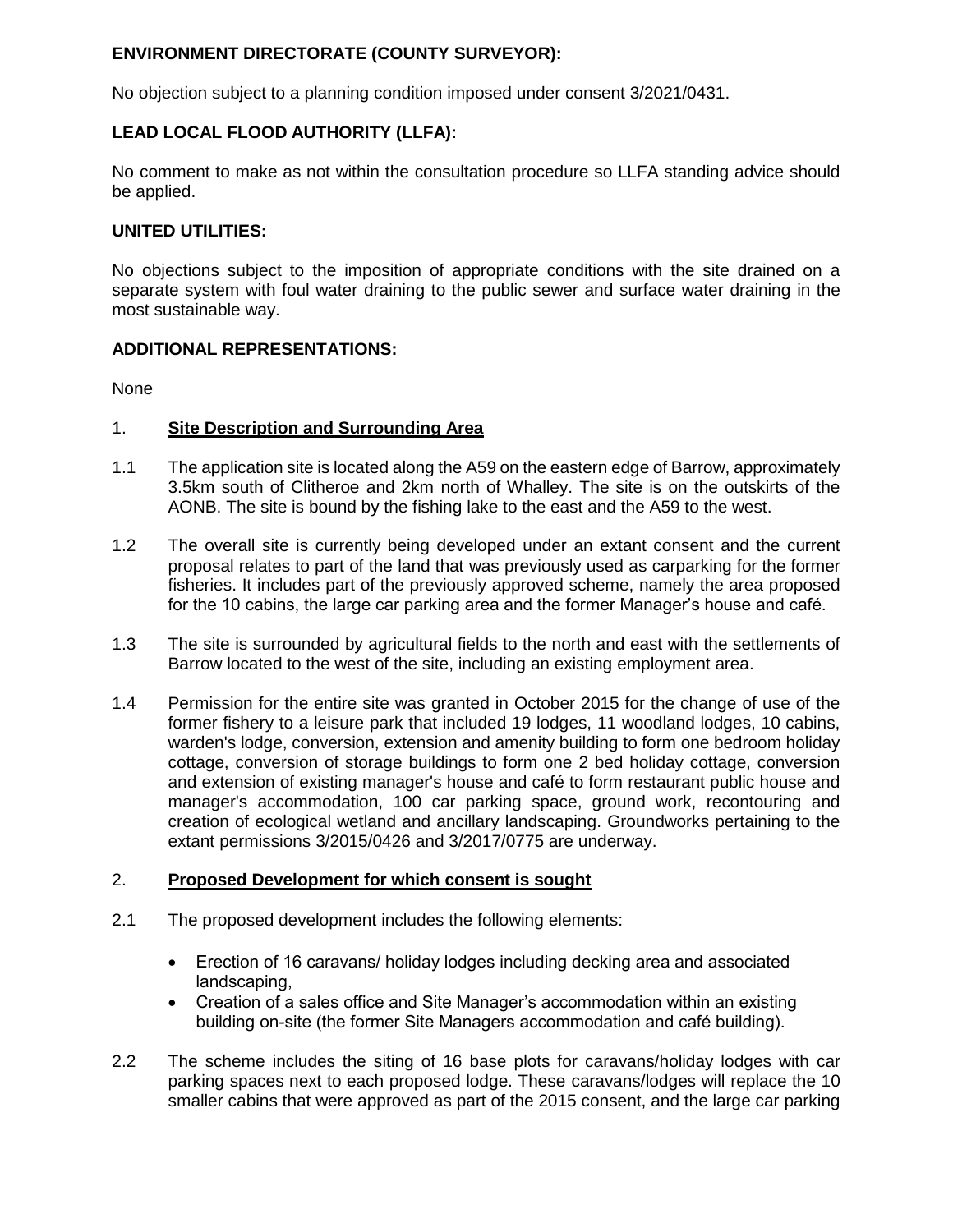area that was proposed to service the new Gastro pub/restaurant that was proposed within the former Site Manager's/cafe building. As some work has already commenced the application is part retrospective.

- 2.3 The caravans/holiday lodges have a range of colours with some of the units having a different palette. The colours are either shades of brown or green with a profiled roof. The decking area is timber and there is an internal access way with low level lighting and a bin store area. There is a communal landscaped area with each plot also having a grassed area and individual parking spaces,
- 2.4 The former Site Manager's/cafe building is proposed to be retained as self-contained accommodation for a Site Manager with a sales office at ground floor with associated office and staff rooms at first floor. The proposal includes parking area for the sales office and two spaces for the Site Manager's dwelling will be retained solely for their use.

## 3. **Relevant Planning History**

3/2015/0426 | Change of use of fishery to leisure park with 19 lodges, 11 woodland lodges, 10 cabins, warden's lodge, conversion, extension and amenity building to form one bedroom holiday cottage, conversion of storage buildings to form one 2 bed holiday cottage, conversion and extension of existing manager's house and café to form restaurant, public house and manager's accommodation, 100 car parking space, ground work, re-contouring and creation of ecological wetland and ancillary landscaping | Approved with Conditions.

3/2016/0245 | Discharge of conditions 3 (phasing programme) 4 (surface water drainage scheme) 5 (drainage adoption plan) 6 (foul water drainage scheme) 7 (ecological wetland) 8 (detailed groundwork layout) 9 (details of lakeside structures) 12 (landscaping) 13 (construction method statement) and 19 (site access) of planning permission 3/2015/0426 |Approved with Conditions.

3/2017/0775 | Variation of condition two from planning permission 3/2015/0426 to allow layout revisions in order to retain existing pond and to revise the locations of the lodges and cabins to the north west of the site | Approved.

3/2017/0827 | Discharge of condition 9 (details of structures along shore and projecting into the water), 10 (lighting details) and 19 (site access and off-site works highway improvements) from planning permission 3/2015/0426 | Approved.

3/2017/0999 | Discharge of conditions 11 (cabin and lodge details) and 13 (construction management plan) planning permission 3/2015/0426 | Approved.

3/2017/0998 | Discharge of condition 8 (earthworks, finished ground levels, infrastructure) from planning permission 3/2015/0426 | Approved.

3/2021/0431 | Variation of conditions of planning application 3/2015/0426. Condition 19 - Site Access and Highways, Condition 20 – Occupancy Approved.

3/2021/0512 | Discharge of Condition 6 (Ecologist Report) from planning permission Approved.

#### 4. **Relevant Policies**

# **Ribble Valley Core Strategy**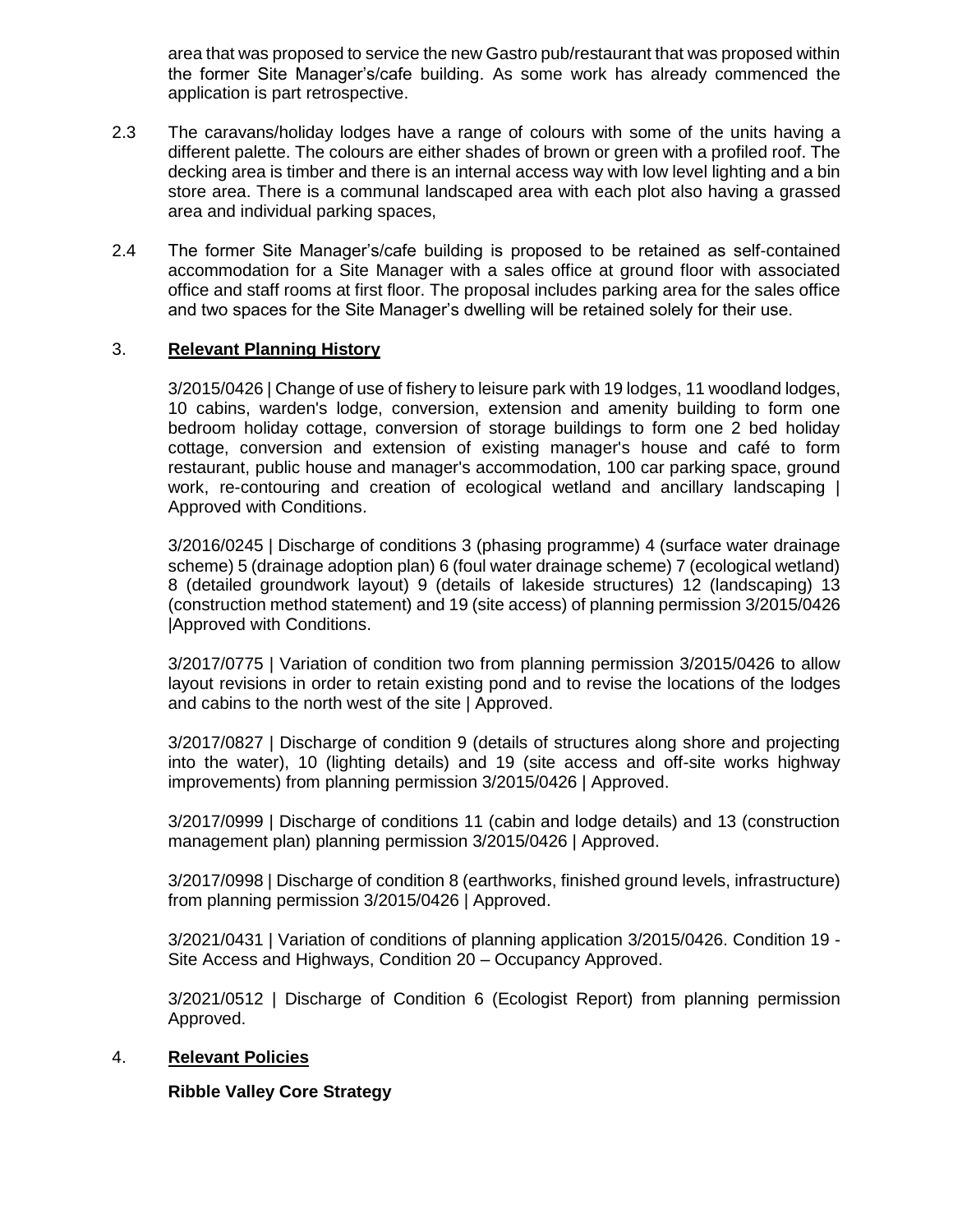Key Statement DS1 – Development Strategy Key Statement DS2 – Presumption in Favour of Sustainable Development Key Statement EC3 – Visitor Economy Key Statement EN2 - Landscape Key Statement EN3 – Sustainable Development and Climate Change Key Statement DMI2 – Transport Considerations Policy DMB1 – Supporting Business Growth Policy DMB3- Recreation and Tourism Development Policy DMB5 – Footpaths and Bridleways Policy DMG1 – General Considerations Policy DMG2 – Strategic Considerations Policy DMG3 – Transport and Mobility Policy DME6 – Water Management

National Planning Policy Framework (NPPF) National Planning Practice Guidance (NPPG) Technical Guidance to National Planning Policy Framework

## 5. **Assessment of Proposed Development**

#### 5.1 Principle of Development:

5.1.1 It is evident that given the previous approval and extant consent that principle of tourism-based development has previously been established on this site and is policy compliant.

#### 5.2 Impact upon Residential Amenity:

5.2.1 The issues relevant here relate to additional noise and light pollution caused by the additional lodges and the loss of a Gastro pub facility. Although there may be a perceived loss of a facility to the local residents this is not considered significant and there would be benefits resulting from less traffic movements and reduction in noise.

#### 5.3 Visual Amenity/External Appearance:

- 5.3.1 It is evident that given the existing consents and the proposed landscaping and suitable materials that any visual impact is limited and to an acceptable level. There would only be long distant views of the lodges and any incursion into the open countryside would have a limited visual impact.
- 5.3.2. The siting of additional lodges, as proposed by this application, will not have a significant visual impact on the existing site or the surrounding area. Furthermore, it is intended that existing tree cover on the site will be retained and additional tree planting and landscaping will be undertaken as part of the development.

#### 5.4 Highway Safety:

5.4.1 The highway authority has not objected to the development and subject to the imposition of appropriate planning conditions would not create an adverse highway condition.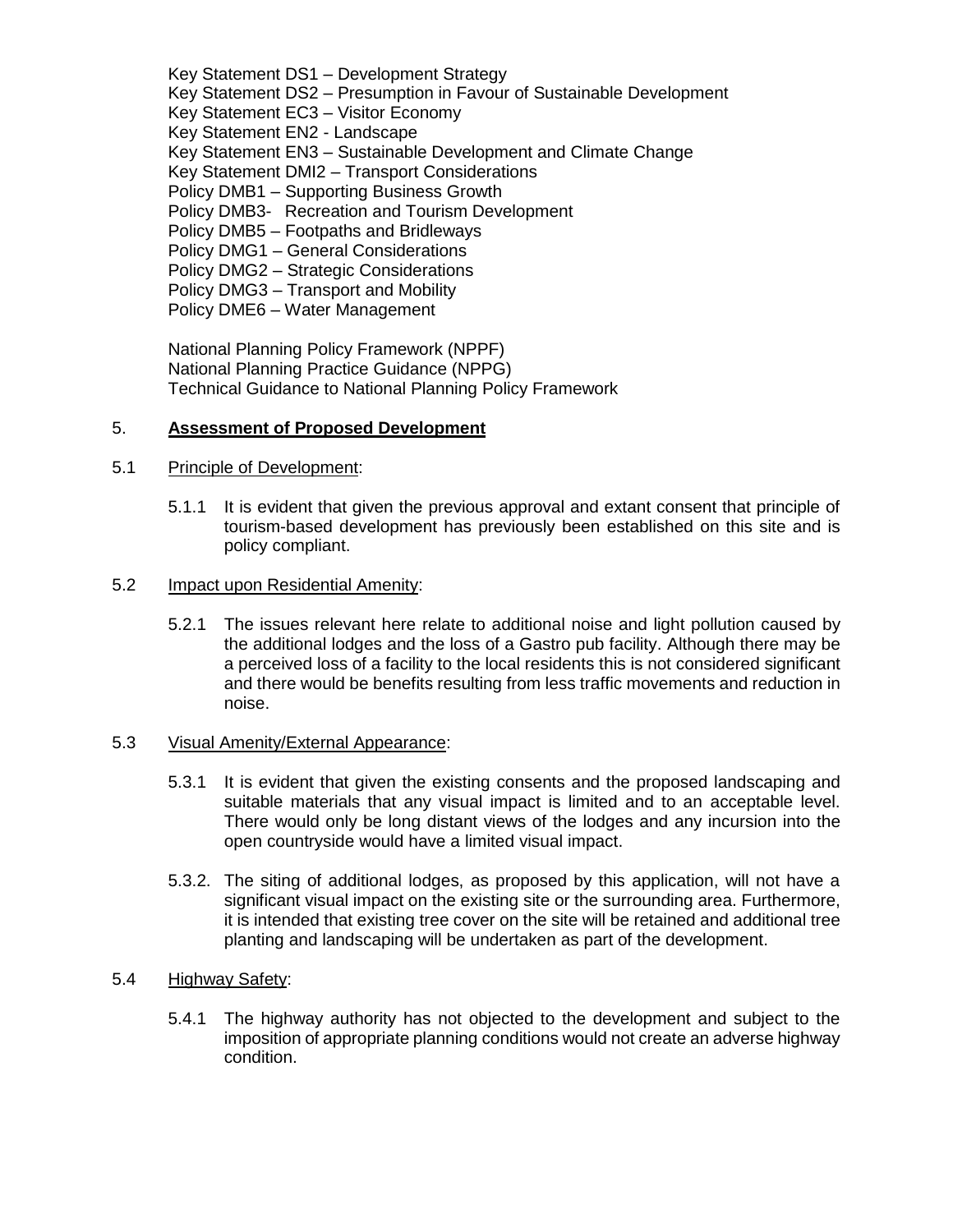# 5.5 Landscape/ Arboricultural/Ecological issues:

- 5.5.1 A Preliminary Ecological Appraisal and tree survey has been submitted with the application. It is considered the additional landscaping and planting proposed will promote wildlife diversity and encourage a wider variety of wildlife to use the site than already occurs. Any trees that are to be removed are identified as low quality and not worthy of retention. There is only a limited impact on ecology and biodiversity as result of this proposal and negligible impact when compared with the extant consent and such it is deemed to be in accordance with Policy EN4.
- 5.5.2 The planting of additional local species of trees and plants, as part of the landscaping scheme for the development will assist in biodiversity on the site.

## 5.6 Drainage:

5.6.1 Based on the previous response from the LLFA and United Utilities it would not lead to detrimental conditions appertaining to drainage issues. Mindful that no formal response has been received from the LLFA and on the understanding that drainage is a technical matter and any recommendation would be subject to compliance of any conditions required by the LLFA should Committee be minded to approve the scheme.

## 6 **Observations/Consideration of Matters Raised/Conclusion**

- 6.1 The observations of the Parish Council are noted and in relation to a footway crossing, this was an issue considered by LCC in the initial application and deemed necessary. Notwithstanding that point it is considered that this scheme may reduce the possible need further due to the removal of the Gasto Pub element from the scheme. It is accepted that some of the users of the caravan would benefit form a crossing or foot bridge and possible highway benefits but it is evident that the highway authority does not consider it necessary.
- 6.2 Considering all of the above and having regard to all material considerations the proposal is considered to be acceptable subject to the imposition of appropriate conditions.

**RECOMMENDATION:** That the application be APPROVED subject to the following conditions:

1. Unless explicitly required by condition within this consent, the development hereby permitted shall be carried out in complete accordance with the proposals as detailed on drawings:

Location Plan PPD1192/01/01 Proposed General Arrangement PPD1192/01/03 Proposed Level Plan Planting Plan PPD1192/01/06 Proposed Development Section Plan and Base Detail PPD1192/01/04 Proposed Manager Accommodation and Sales Office Plan PPD1192/01/07

REASON: For the avoidance of doubt and to clarify which plans are relevant to the consent.

2. Prior to the erection of caravans/holiday lodges on site precise details of the caravan including the colouring shall be submitted to and approved in writing by the Local Planning Authority. The caravan/ holiday lodges thereafter shall be erected in accordance with the approved details.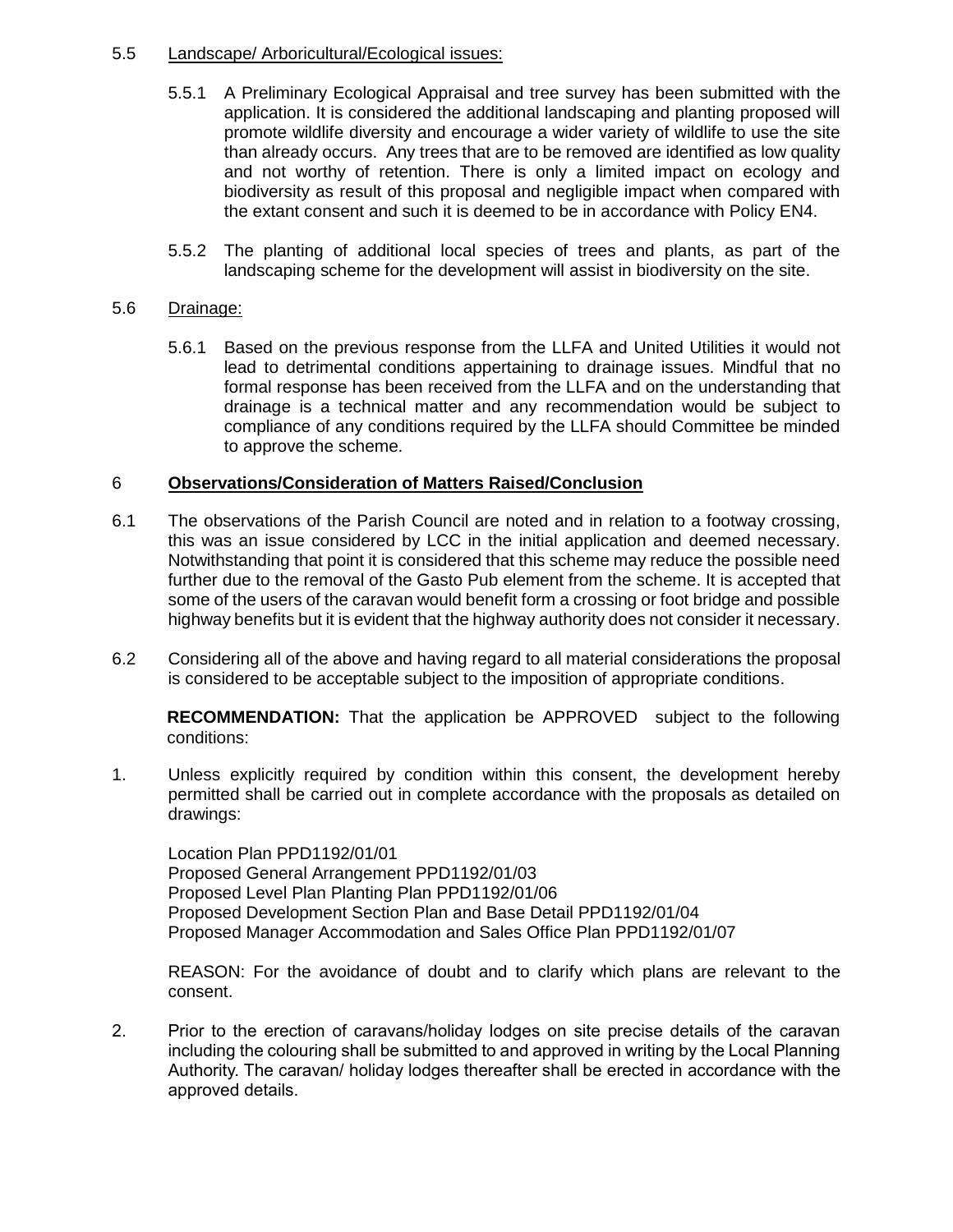REASON: In the interest of visual amenity.

## *Drainage*

3. Prior to occupation of the development a sustainable drainage management and maintenance plan for the lifetime of the development shall be submitted to the local planning authority and agreed in writing. The sustainable drainage management and maintenance plan shall include as a minimum:

a. Arrangements for adoption by an appropriate public body or statutory undertaker, or management and maintenance by a resident's management company and,

b. Arrangements for inspection and ongoing maintenance of all elements of the sustainable drainage system to secure the operation of the surface water drainage scheme throughout its lifetime.

The development shall subsequently be completed, maintained and managed in accordance with the approved plan.

REASON: To ensure that management arrangements are in place for the sustainable drainage system in order to manage the risk of flooding and pollution during the lifetime of the development.

- 4. No development shall commence until a surface water drainage scheme has been submitted to and approved in writing by the Local Planning Authority. The drainage scheme must include:
	- (i) An investigation of the hierarchy of drainage options in the National Planning Practice Guidance (or any subsequent amendment thereof). This investigation shall include evidence of an assessment of ground conditions and the potential for infiltration of surface water;
	- (ii) A restricted rate of discharge of surface water agreed with the local planning authority (if it is agreed that infiltration is discounted by the investigations); and
	- (iii) A timetable for its implementation.

The approved scheme shall also be in accordance with the Non-Statutory Technical Standards for Sustainable Drainage Systems (March 2015) or any subsequent replacement national standards.

The development hereby permitted shall be carried out only in accordance with the approved drainage scheme.

REASON: To promote sustainable development, secure proper drainage and to manage the risk of flooding and pollution.

5. Foul and surface water shall be drained on separate systems.

REASON: To secure proper drainage and to manage the risk of flooding and pollution.

#### *Highways*

6. A scheme for the construction of the site access and the off-site works of highway improvement shall be submitted to and approved in writing by the Local Planning Authority within 6 months of the opening of the sales office on site. The applicant shall advise the Council on the completion of any associated works relating to the sales office and its opening to enable this time period to be begun.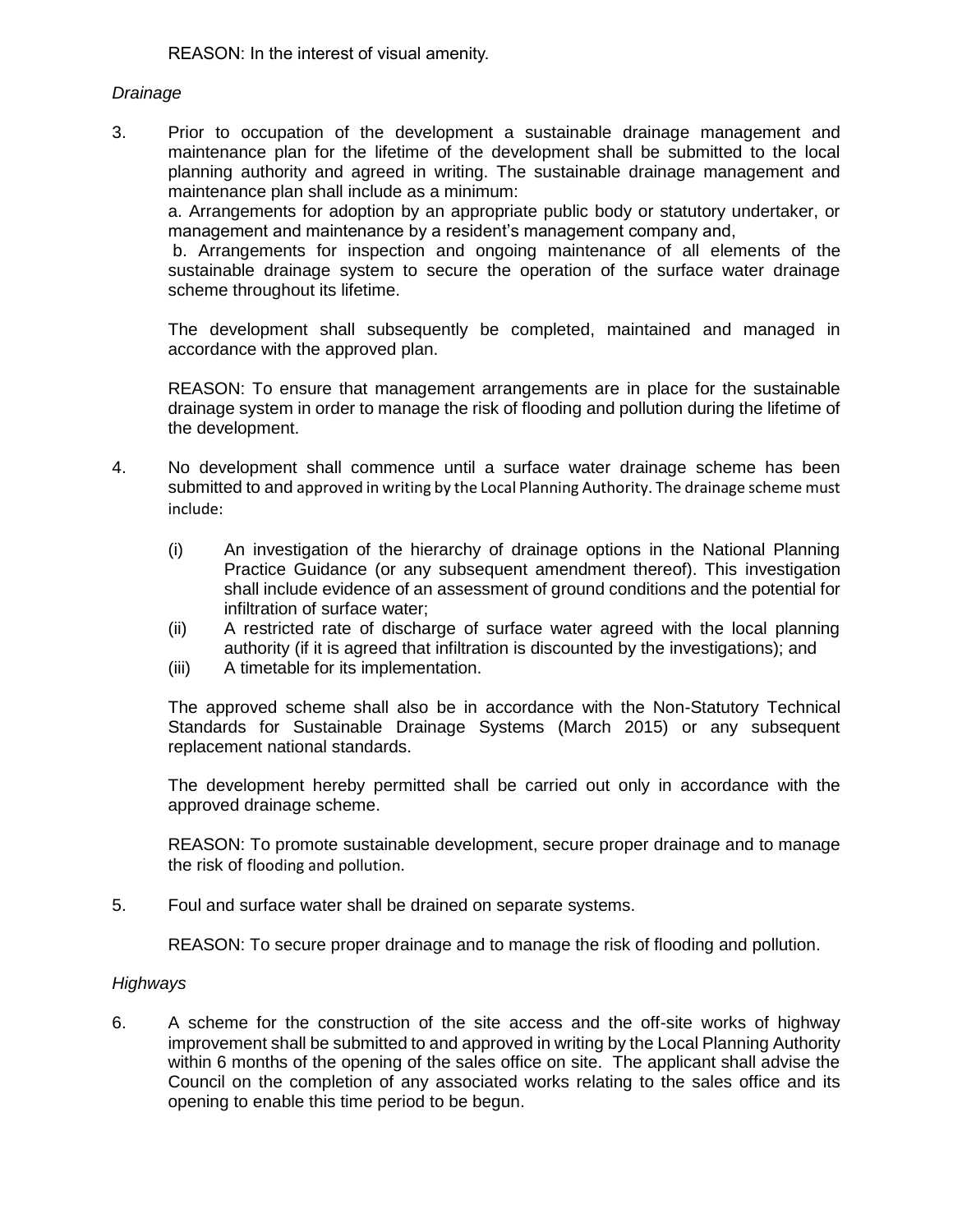REASON: In order to satisfy the Local Planning Authority and Highway Authority that the final details of the highway scheme/works are acceptable.

7. None of the holiday lodges or cabins hereby approved shall be occupied until the approved scheme referred to in the preceding condition number 8 has been constructed in accordance with the approved details.

REASON: In the interest of highway safety.

8. For the full period of construction, facilities shall be available on site for the cleaning of the wheels of vehicles leaving the site and such equipment shall be used as necessary to prevent mud and stones being carried onto the highway. The roads adjacent to the site shall be mechanically swept as required during the full construction period.

REASON: To prevent stones and mud being carried onto the public highway to the detriment of road safety.

## *Ecology/ landscape*

9. Prior to the siting of any caravans/holiday lodges full details of the location of a minimum of 3 bat boxes, to be attached to mature trees within the site, shall be submitted to and approved in writing by the Local Planning Authority. The bat boxes shall be erected prior to the first use of the caravans/holiday lodges hereby permitted.

REASON: To encourage and promote biodiversity.

10. The landscaping proposals hereby approved shall be implemented in the first planting season following occupation or use of the development unless otherwise required by the reports above, whether in whole or part and shall be maintained thereafter for a period of not less than 10 years to the satisfaction of the Local Planning Authority. This maintenance shall include the replacement of any tree or shrub which is removed, or dies, or is seriously damaged, or becomes seriously diseased, by a species of similar size to those originally planted.

REASON: To ensure the proposal is satisfactorily landscaped and appropriate to the locality.

# *Amenity*

11. Each holiday unit hereby approved shall not be let to or occupied by the owner, any one person or group of persons for a combined total period exceeding 28 days in any one calendar year and in any event shall not be used as a unit of permanent accommodation or any individual(s) sole place of residence.

The owner shall maintain a register of all guests of each unit of accommodation hereby approved at all times and shall be made available for inspection by the Local Planning Authority on request. For the avoidance of doubt the register shall contain:

- the name and address of the owner's permanent residence (where they pay Council tax and/ or are registered to vote and keep the majority of their possessions);
- the name and address (permanent residence) of main guest who made the booking together with dates of occupation.